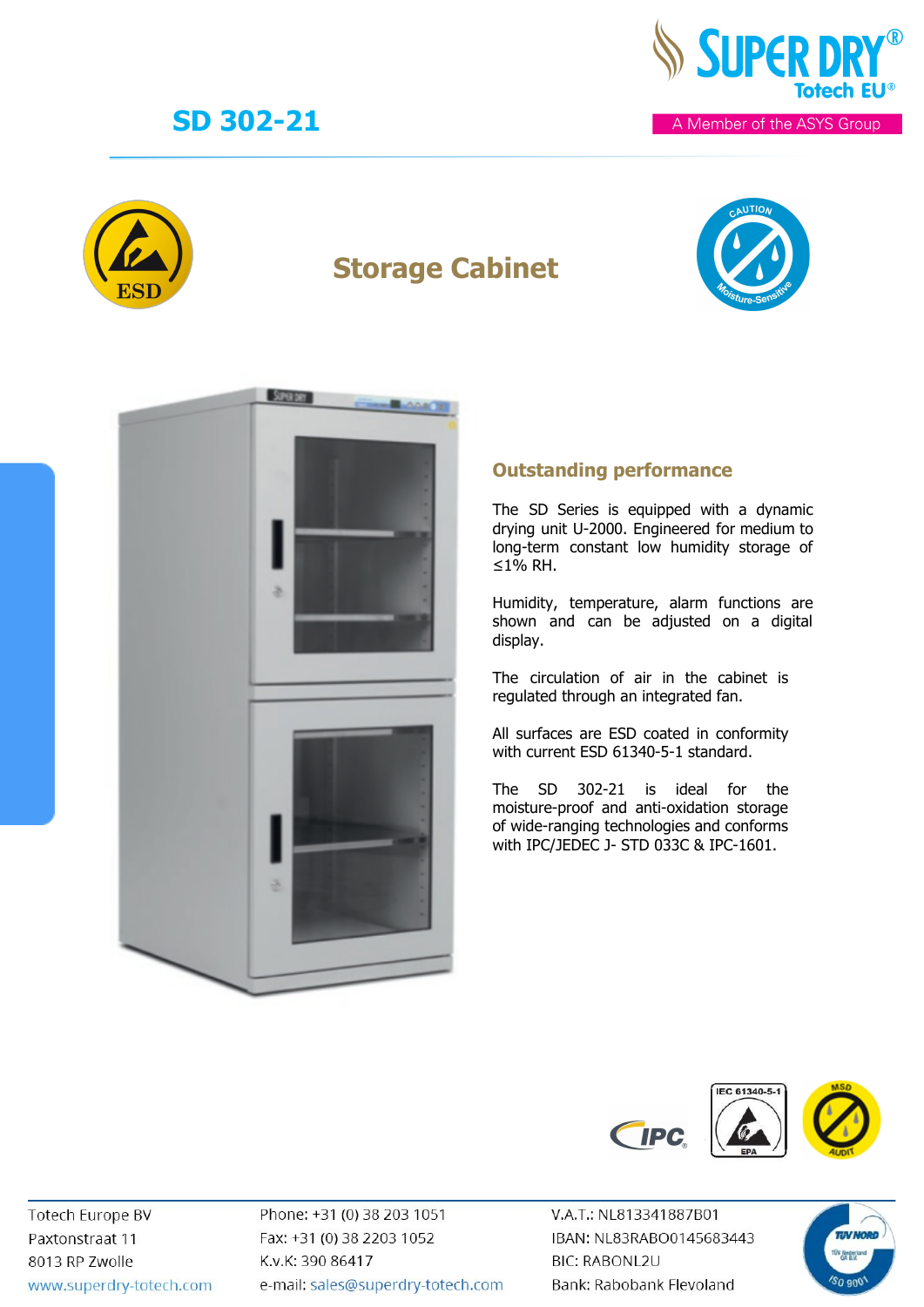

#### A Member of the ASYS Group

#### **Standard Features**

- ✓ **Accuracy of sensor RH% & T°C** +/- 3% RH, +/- 0,3°C
- ✓ **ESD safe design** Norm (IEC 61340-5-1)
- ✓ **Door alarm buzzer** Longer door openings are detected
- ✓ **Lockable doors** 2 doors locked with key
- ✓ **Shelves** In height adjustable chrome steel shelves (7 pcs)
- ✔ 1 series digital display
- ✓ **Drying unit** U-2000 drying unit
- ✔ **ESD** bonding point
- ✓ **Pre mounted holes** For nitrogen unit & heater
- ✓ **Power supply** Power cord 5 meter with IEC plug

### **Benefits**

- √ Datalogging
- ◆ Recovery time after door opening
- ◆ Highly energy efficient
- √ Option availability
- 
- **Temperature**
- 

|  | $+/- 3\%$ RH, $+/- 0,3$ °C                                                                                                      |
|--|---------------------------------------------------------------------------------------------------------------------------------|
|  | Norm (IEC 61340-5-1)<br>ESD metal painted body $(<10^6$ Ohm/sq)<br>Dissipative glazing (in- and outside 10 <sup>8</sup> Ohm/sq) |
|  | Longer door openings are detected                                                                                               |
|  | 2 doors locked with key                                                                                                         |
|  | In height adjustable chrome steel shelves (7 pcs)                                                                               |
|  | Very convenient settings of RH%, temperature, alarm and<br>calibration functions.                                               |
|  | U-2000 drying unit                                                                                                              |
|  | ESD wristband can be connected to the cabinet                                                                                   |
|  | For nitrogen unit & heater                                                                                                      |
|  | Power cord 5 meter with IEC plug                                                                                                |

|            | $\sqrt{\phantom{a}}$ Datalogging                      | Through network with software                           |
|------------|-------------------------------------------------------|---------------------------------------------------------|
|            | $\sqrt{\phantom{a}}$ Recovery time after door opening | <15 minutes to below 1% (by 1 door opening)             |
|            | $\checkmark$ Highly energy efficient                  | Average power consumption 35 W/h.                       |
|            | ✔ Option availability                                 | N <sub>2</sub> auto flow, heating, SMD reel racks, etc. |
|            | $\sqrt{IPC}$                                          | According to IPC-JEDEC J-STD 033C & IPC-1601            |
| $\sqrt{2}$ | <b>Temperature</b>                                    | Maximal up to 40°C (optional)                           |
|            |                                                       |                                                         |

**★ Maintenance** Nation The drying unit is maintenance free, easy to service

Phone: +31 (0) 38 203 1051 Fax: +31 (0) 38 2203 1052 K.v.K: 390 86417 e-mail: sales@superdry-totech.com

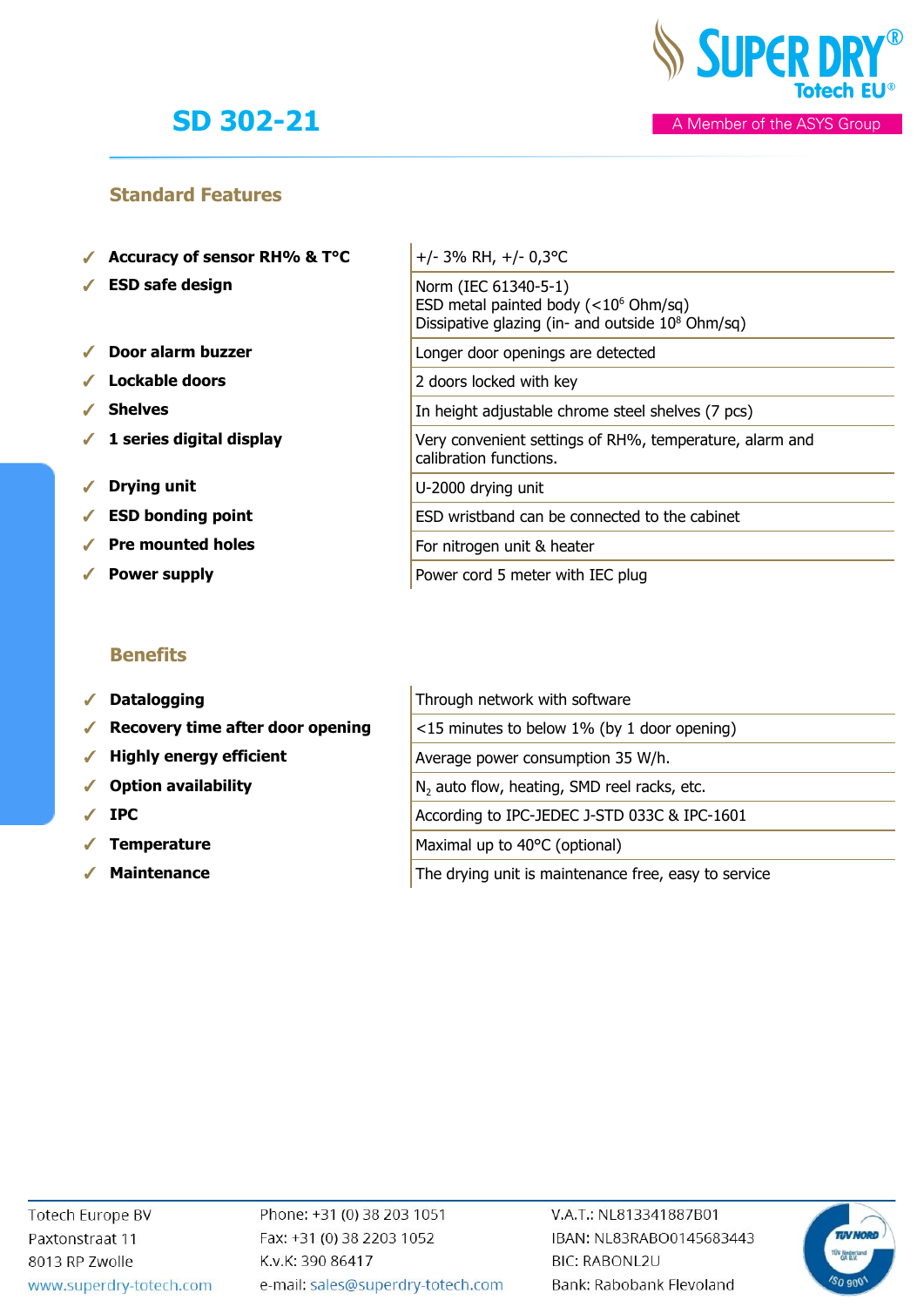

A Member of the ASYS Group

### **Technical data cabinet**

- 
- **■** External dimensions:  $(W \times H \times D)$  500 x 1277 x 640 mm<br>■ Internal dimensions:  $(W \times H \times D)$  490 x 1124 x 602(594
- ✓ Weight: 68 kg
- ✓ Weight on shelf: 30 kg
- Max. loading capacity: 100 kg<br>● Body: Steel, o
- 
- 
- $\sqrt{\phantom{a}}$  Body: Steel, conductive coated  $10^8 \Omega/\text{sq}$  $\checkmark$  Shelves (WxD): 4 pcs long, 468 x 510 mm adjustable.
	- 3 pcs short, 468 x 440 mm adjustable.

(W x H x D) 490 x 1124 x 602(594) mm

- ✓ Volume: 320 L
	-
- ✓ Electric supply: 230 VAC (120 VAC optional) Average 35 W/h (excl. heating)
- ✓ Protection class: Class 1, hard grounded
- 
- 
- ✓ Humidity level cabinet: ≤1% RH depending on amount of door openings

## **Technical data type 1 display**

#### **Settings**

- ✓ Nominal value humidity
- ✓ Nominal value humidity alarm (light)
- ✓ Delay time humidity alarm
- ✓ Nominal value temperature
- ✓ Door alarm buzzer
- ✓ Offset possibilities

## **Technical data dry-unit U-2000 series**

- $\checkmark$  Control: Adjustable with control panel type 1
- $\blacktriangleright$  Dehumidifying Temperature:  $10 40^{\circ}$  C
- ✓ Electric supply: 230 VAC (120 VAC optional)
- ✓ Dimensions (L x B x H): 260 x 380 x 100 mm
- ✓ Weight: 8,1 kg

Phone: +31 (0) 38 203 1051 Fax: +31 (0) 38 2203 1052 K.v.K: 390 86417 e-mail: sales@superdry-totech.com

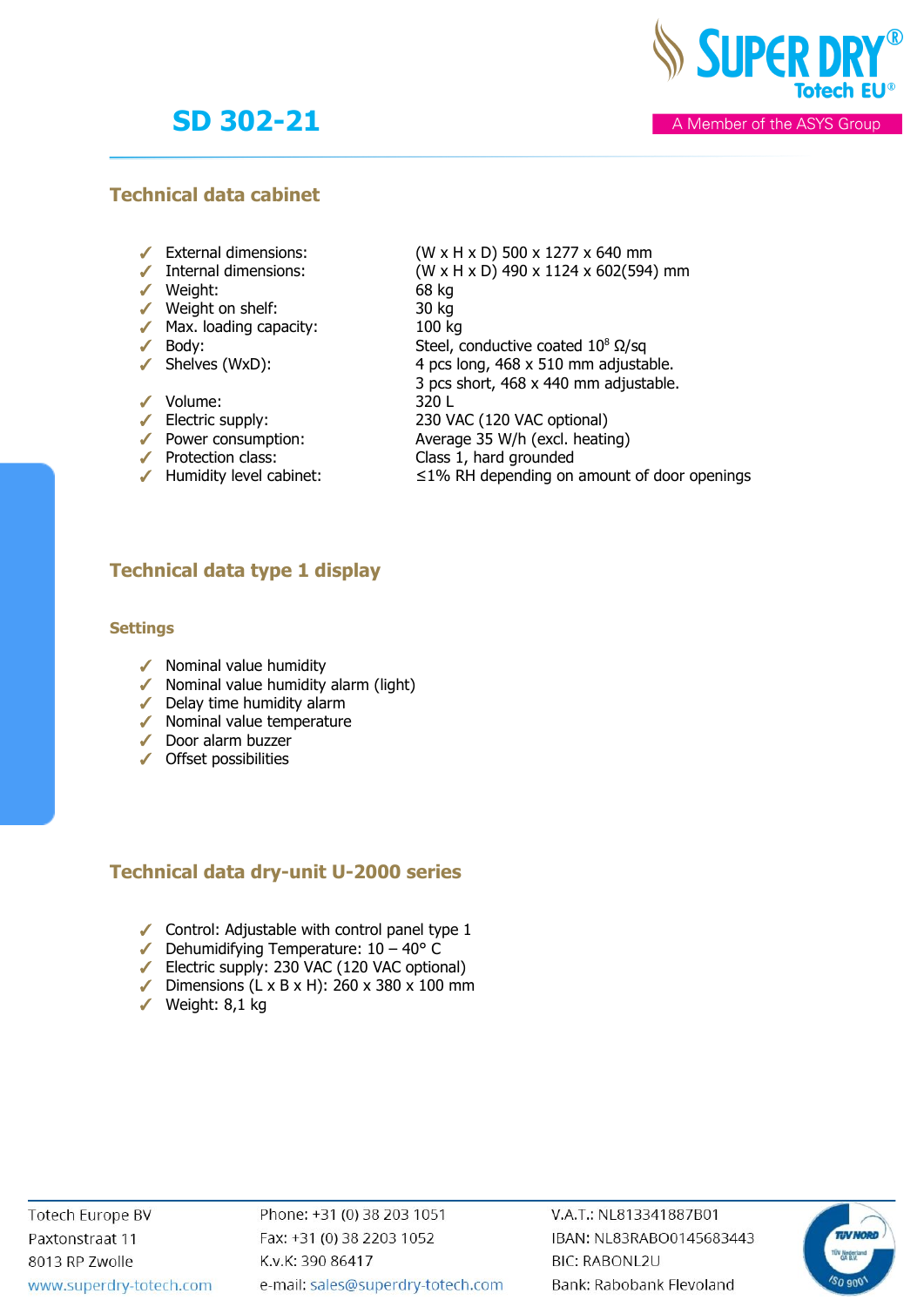**SUPER DR** 

A Member of the ASYS Group

#### **Technical data heater SH 230-1**

- 
- ✓ Power: 530 W
- ✓ Temperature sensor: PTC 100
- ✓ Thermal protection: 90 °C
- ✓ Temperature range: 30 40 °C
- 
- 

✓ Voltage: 230 VAC / 50 Hz (120 VAC / 60 Hz optional)

- 
- 
- $\triangle$  Air flow: 86 m<sup>3</sup>/h
- ✓ Display tolerance: 1 digit at 25 °C

## **Technical data N<sup>2</sup> (Auto) Flow**

- ◆ Power supply: 90 230 VAC
- $\checkmark$  N<sup>2</sup> connection:
- $\sqrt{N^2}$  pressure: 1 6 bar
- $\sqrt{N^2}$  standby amount:  $0 25$  L/min
- $\checkmark$  N<sup>2</sup> purge:
- $\sqrt{ }$  Purge time: 0 99 min
- 8mm hose connection<br>1 6 bar
- 
- 0 25 L/min
	-

Phone: +31 (0) 38 203 1051 Fax: +31 (0) 38 2203 1052 K.v.K: 390 86417 e-mail: sales@superdry-totech.com

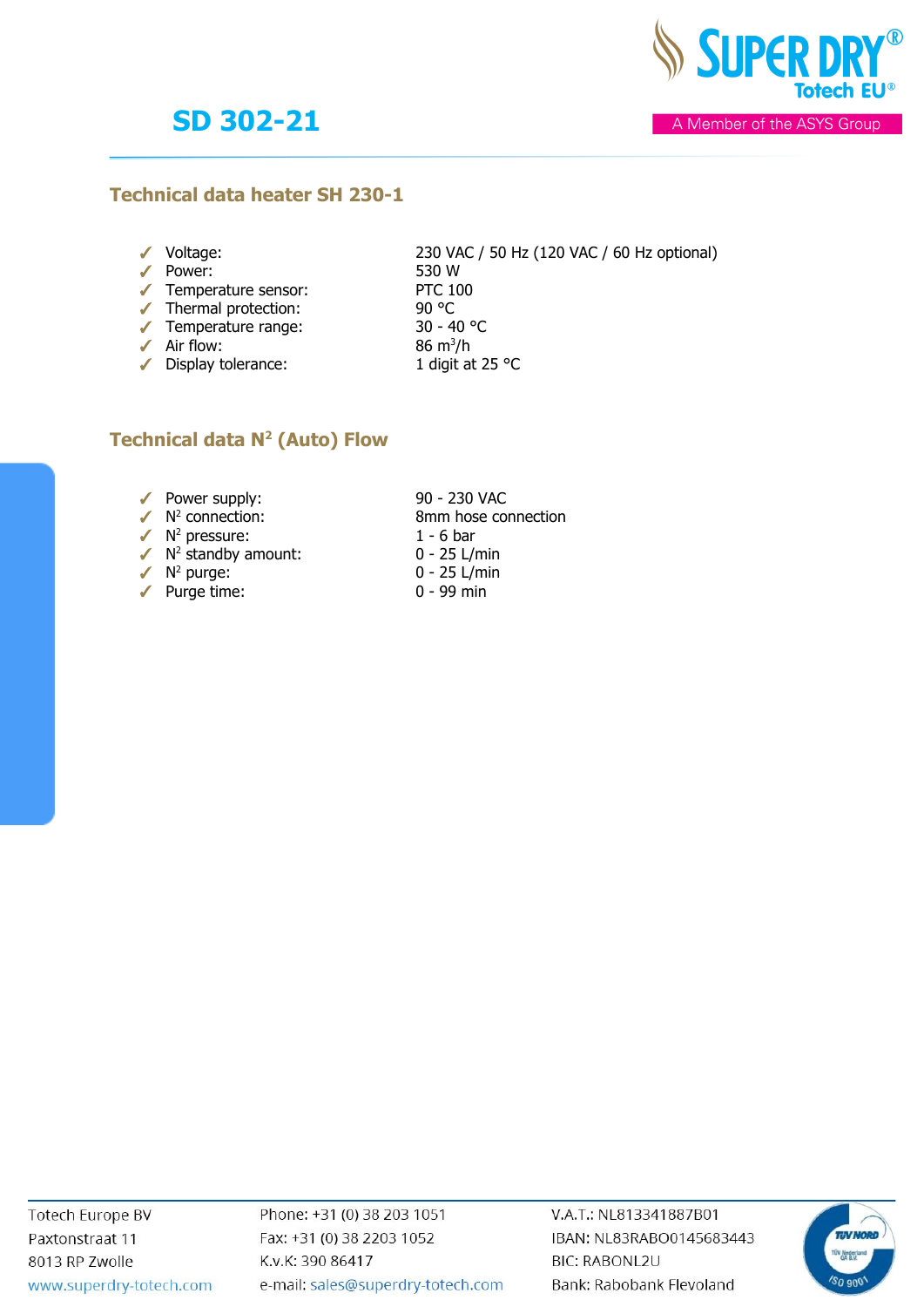

A Member of the ASYS Group

### **Performance test**





- ✓ Instrument: Vaisala
- ✓ Type of dew point sensor: Vaisala drycap 180M
- 
- 
- 
- 

- 
- ✓ Accuracy of dew point sensor: ± 0,2° C at + 20° C (+ 68° F)
- **<del>●</del>** Location of sensor: In the direct surroundings of the cabinet sensor<br>
Ambient conditions: Hum. 50 ± 5% rH, 22°C ± 2°C, Pressure 994 ± ◆ Ambient conditions: Hum. 50 ± 5% rH, 22°C ± 2°C, Pressure 994 ± 20 hPa<br>◆ Door openings: 2 door openings, 15 sec. 2 door openings, 15 sec.

Vic- 14

For more detailed test results, please refer to our website.

**Totech Europe BV** Paxtonstraat 11 8013 RP Zwolle www.superdry-totech.com Phone: +31 (0) 38 203 1051 Fax: +31 (0) 38 2203 1052 K.v.K: 390 86417 e-mail: sales@superdry-totech.com

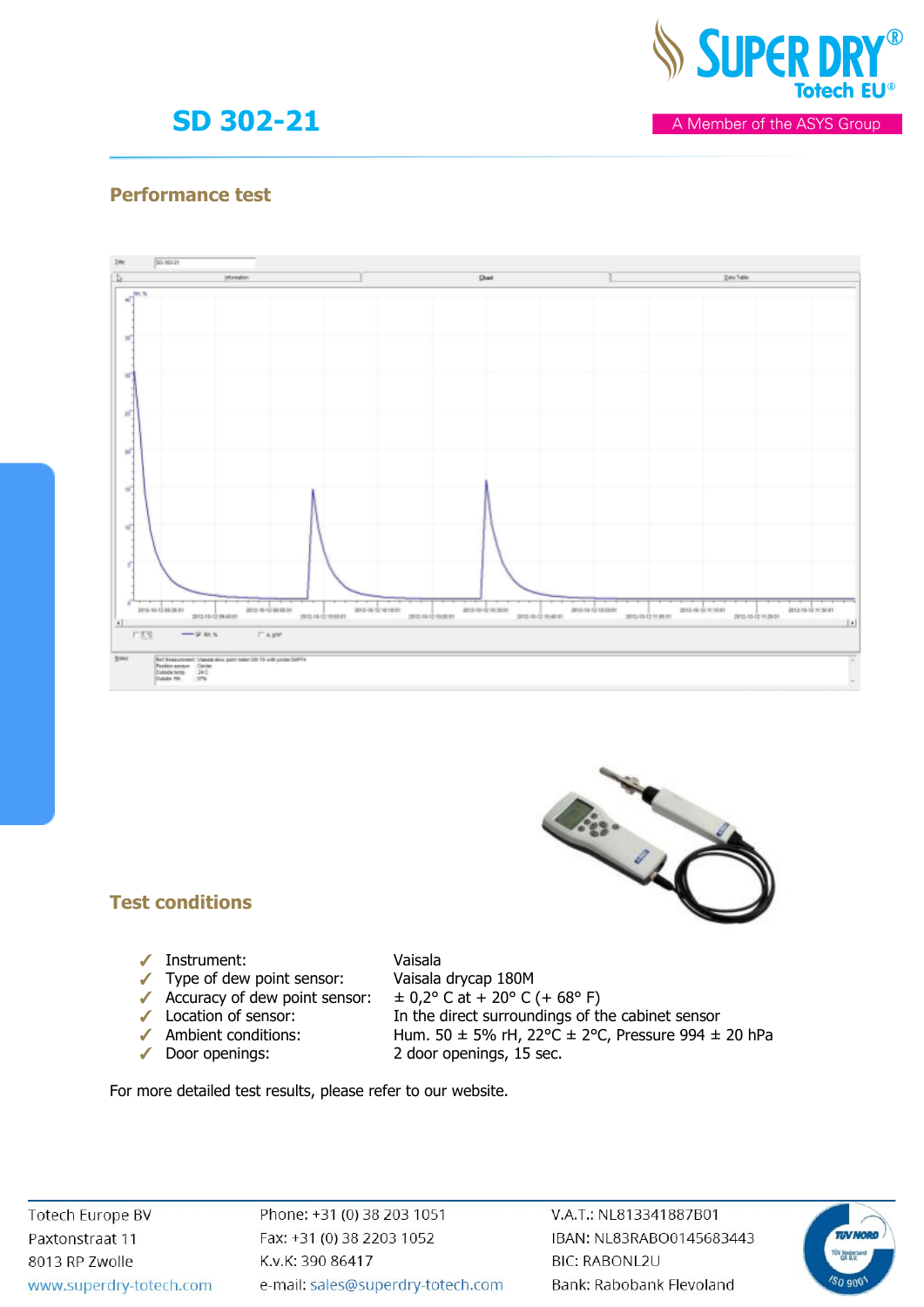

## **Technical drawings**



Dimensions mentioned in mm.

#### **Shelves**

Number of different types of shelves that can be mounted in the cabinet

| Number of shelves bottom section                                                                                               | 1        | $\mathbf{2}$             | з                   |                           |
|--------------------------------------------------------------------------------------------------------------------------------|----------|--------------------------|---------------------|---------------------------|
| Distance (in mm) between shelves if equally divided in bottom section                                                          | x        | 165 103                  |                     | $\mathbf{x}$              |
| Remaining space between top shelf and middle beam                                                                              | 295      | 155 120                  |                     | X                         |
| Remaining space between bottom shelf and bottom cabinet                                                                        | 265.     | 175 145                  |                     | $\mathbf{x}$              |
| Loading capacity shelves $m^2$ (1155 mm x 780 mm)                                                                              |          |                          | $0,22$ 0,44 0,66    | $\boldsymbol{\mathsf{x}}$ |
|                                                                                                                                |          |                          |                     |                           |
| <b>Number of shelves top section</b>                                                                                           | 1        | $\overline{\phantom{a}}$ | 3                   | 4                         |
| Distance (in mm) between shelves if equally divided (if bottom shelf is mounted at<br>lowest possible position in top section) | X        | 250                      | 160                 | -125                      |
| Remaining space between top shelf and top beam                                                                                 |          | 495 245                  | 160 105             |                           |
| Remaining space between bottom shelf and middle beam                                                                           | $\Omega$ | $\Omega$                 | $\mathbf{0}$        | $\Omega$                  |
| Loading capacity shelves $m^2$ (1155 mm x 780 mm)                                                                              |          |                          | 0,24 0,48 0,71 0,95 |                           |
| Measurements can slightly deviate.                                                                                             |          |                          |                     |                           |

**Totech Europe BV** Paxtonstraat 11 8013 RP Zwolle www.superdry-totech.com Phone: +31 (0) 38 203 1051 Fax: +31 (0) 38 2203 1052 K.v.K: 390 86417 e-mail: sales@superdry-totech.com

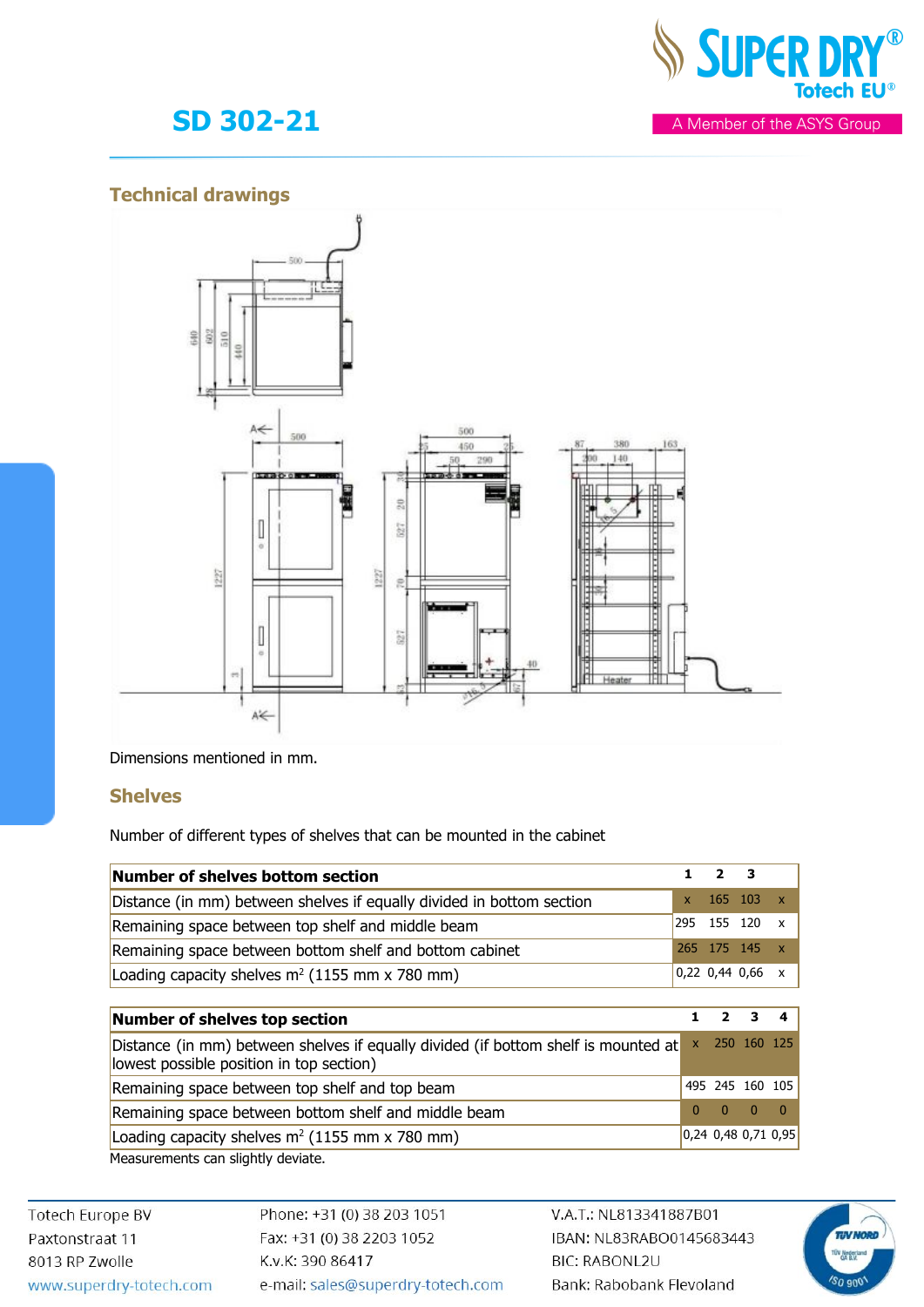

# **Technical drawings**





**Totech Europe BV** Paxtonstraat 11 8013 RP Zwolle www.superdry-totech.com Phone: +31 (0) 38 203 1051 Fax: +31 (0) 38 2203 1052 K.v.K: 390 86417 e-mail: sales@superdry-totech.com

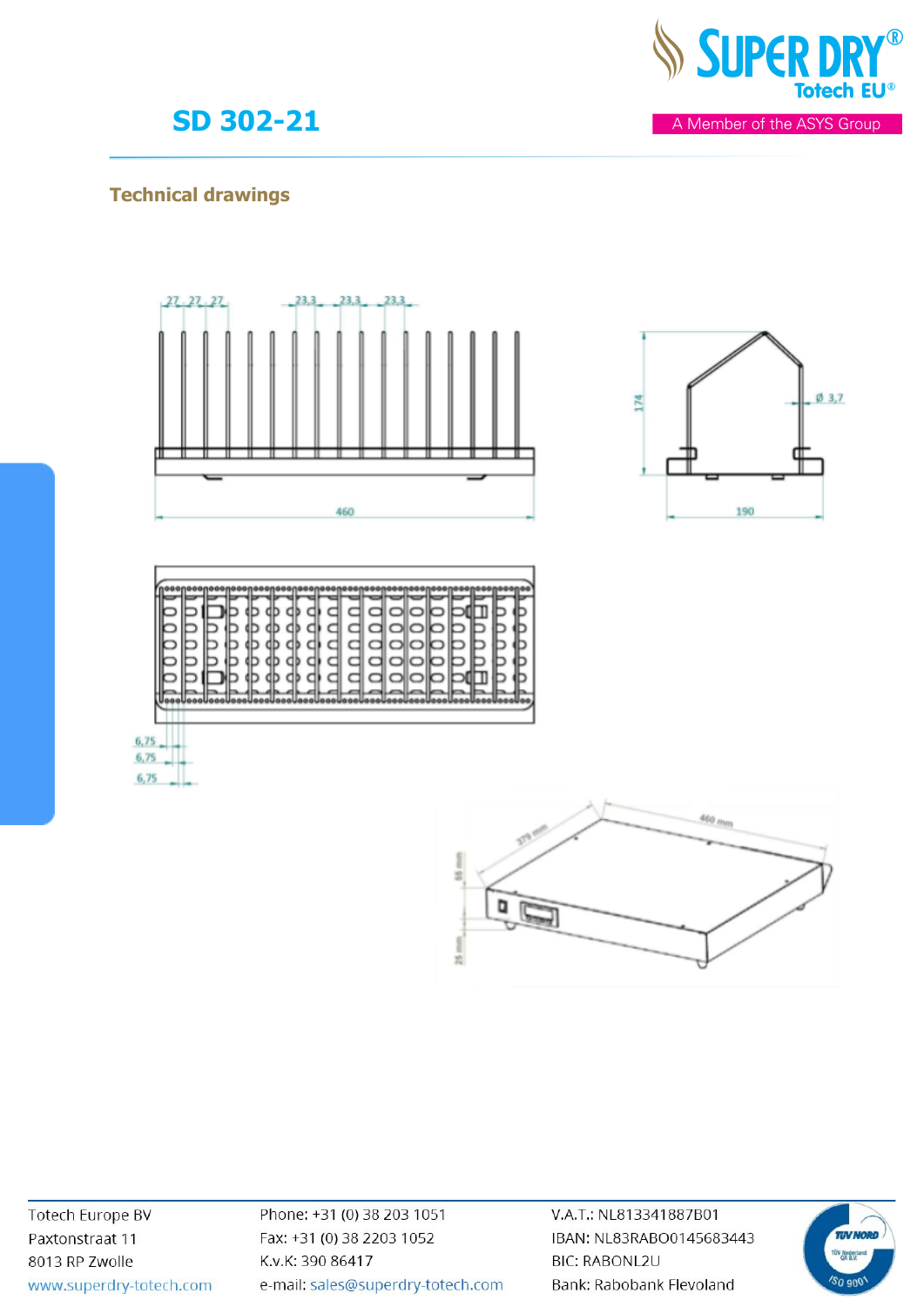

A Member of the ASYS Group

### **Options**



**SMD Reel rack with reel supports** 460 mm length.

Item number 20014000



**Reel support** Additional reel supports for 20014000.

Item number 20014200



#### **Humidity alarm signal lamp**

One color (orange or red), magnetically fixed, providing optical signals on operational states and exceeded limit values. Operates on 24V.

Item number 20016033



#### **N2 Autoflow system**

The autoflow system is developed to use in combination with a Totech drying cabinet. The device is used for the quick removal of moisture in the cabinet after the doors have been opened. The drying process is realised by using Nitrogen (N 2), which is purged automatically after the doors are closed. (timer controlled) Item number 22613001



**Heater SH 230-1** 40°C heater

Item number 21001300

Phone: +31 (0) 38 203 1051 Fax: +31 (0) 38 2203 1052 K.v.K: 390 86417 e-mail: sales@superdry-totech.com